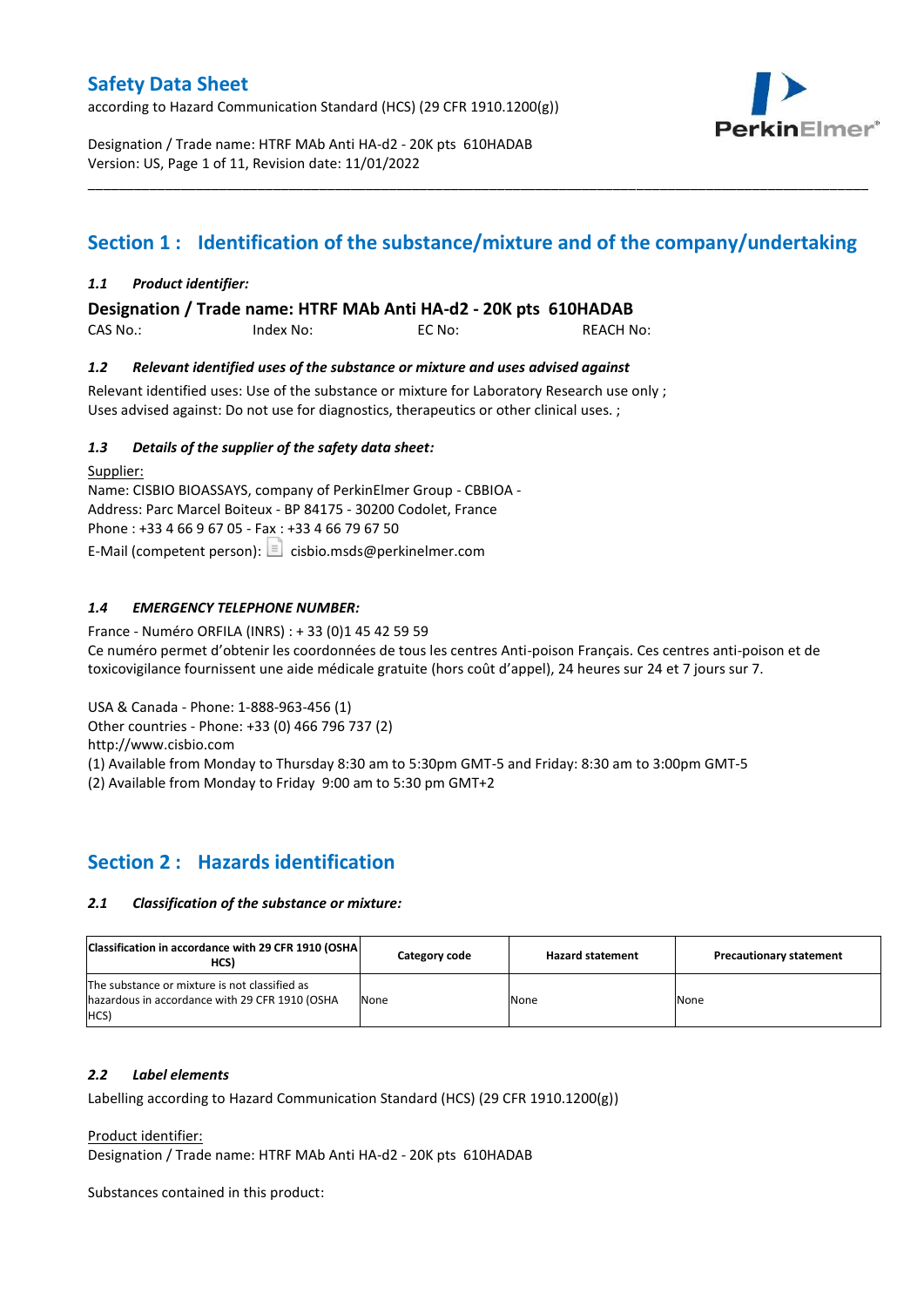according to Hazard Communication Standard (HCS) (29 CFR 1910.1200(g))

Designation / Trade name: HTRF MAb Anti HA-d2 - 20K pts 610HADAB Version: US, Page 2 of 11, Revision date: 11/01/2022



Hazard pictograms

Signal word:

Hazard and precautionary statements:

#### *2.3 Other hazards*

The mixture does not contain substances classified as 'Substances of Very High Concern' (SVHC) >= 0.1% published by the European CHemicals Agency (ECHA) under article 57 of REACH. The mixture satisfies neither the PBT nor the vPvB criteria for mixtures in accordance with annexe XIII of the REACH regulations EC 1907/2006. ;

\_\_\_\_\_\_\_\_\_\_\_\_\_\_\_\_\_\_\_\_\_\_\_\_\_\_\_\_\_\_\_\_\_\_\_\_\_\_\_\_\_\_\_\_\_\_\_\_\_\_\_\_\_\_\_\_\_\_\_\_\_\_\_\_\_\_\_\_\_\_\_\_\_\_\_\_\_\_\_\_\_\_\_\_\_\_\_\_\_\_\_\_\_\_\_\_\_\_\_\_\_

Adverse human health effects: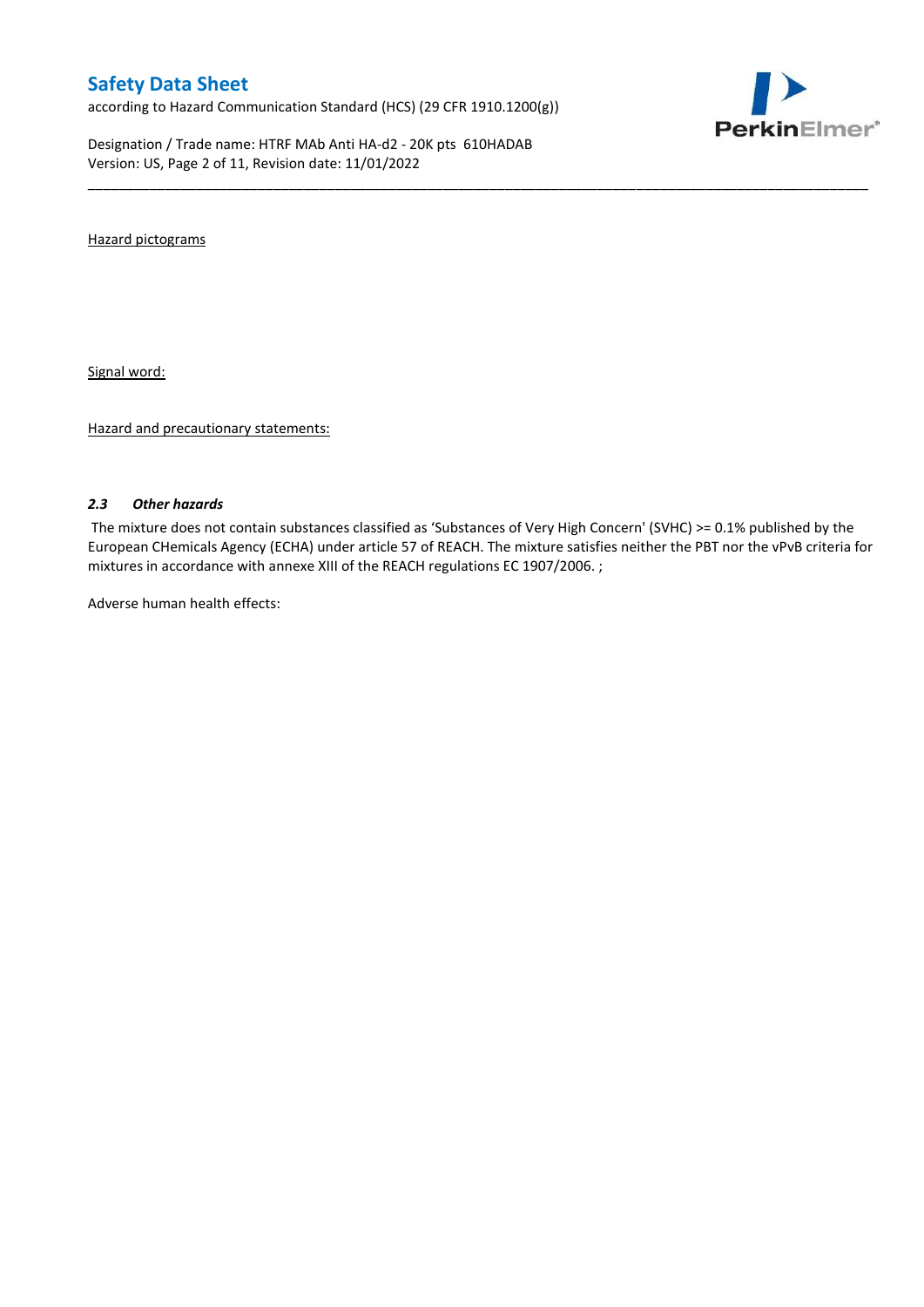according to Hazard Communication Standard (HCS) (29 CFR 1910.1200(g))



Designation / Trade name: HTRF MAb Anti HA-d2 - 20K pts 610HADAB Version: US, Page 3 of 11, Revision date: 11/01/2022

### **Section 3 : Composition/information on ingredients**

#### *3.2 Mixtures*

Hazardous ingredients:

This mixture does not contain any hazardous substances at the concentration limits given in Regulation (EC) No. 1272/2008 and OSHA Hazard Communication Standard 29 CFR 1910.1200.

\_\_\_\_\_\_\_\_\_\_\_\_\_\_\_\_\_\_\_\_\_\_\_\_\_\_\_\_\_\_\_\_\_\_\_\_\_\_\_\_\_\_\_\_\_\_\_\_\_\_\_\_\_\_\_\_\_\_\_\_\_\_\_\_\_\_\_\_\_\_\_\_\_\_\_\_\_\_\_\_\_\_\_\_\_\_\_\_\_\_\_\_\_\_\_\_\_\_\_\_\_

Additional information:

Full text of H- and EUH-phrases: see SECTION 16.

# **Section 4 : First aid measures**

#### *4.1 Description of first aid measures*

**General information**: Do not leave affected person unattended. ; Remove affected person from the danger area and lay down. ;

**Following inhalation**: In case of respiratory tract irritation, consult a physician. ; Provide fresh air. ;

**Following skin contact**:After contact with skin, wash immediately with water ; Remove contaminated clothing ;

**Following eye contact**: After contact with the eyes, rinse with water with the eyelids open for a sufficient length of time, then consult an ophthalmologist immediately. ;

**Following ingestion**: Do NOT induce vomiting. ; Give nothing to eat or drink. ; If accidentally swallowed rinse the mouth with plenty of water (only if the person is conscious) and obtain immediate medical attention. ; **Self-protection of the first aider**:

#### *4.2 Most important symptoms and effects, both acute and delayed*

Symptoms: No known symptoms to date. ; Effects:

### *4.3 Indication of any immediate medical attention and special treatment needed*

Notes for the doctor:

# **Section 5 : Firefighting measures**

### *5.1 Extinguishing media:*

Suitable extinguishing media: This product is not flammable. Use extinguishing agent suitable for type of surrounding fire ;

#### *5.2 Special hazards arising from the substance or mixture*

Hazardous combustion products: /

### *5.3 Advice for fire-fighters*

Wear Protective clothing. ; Additional information: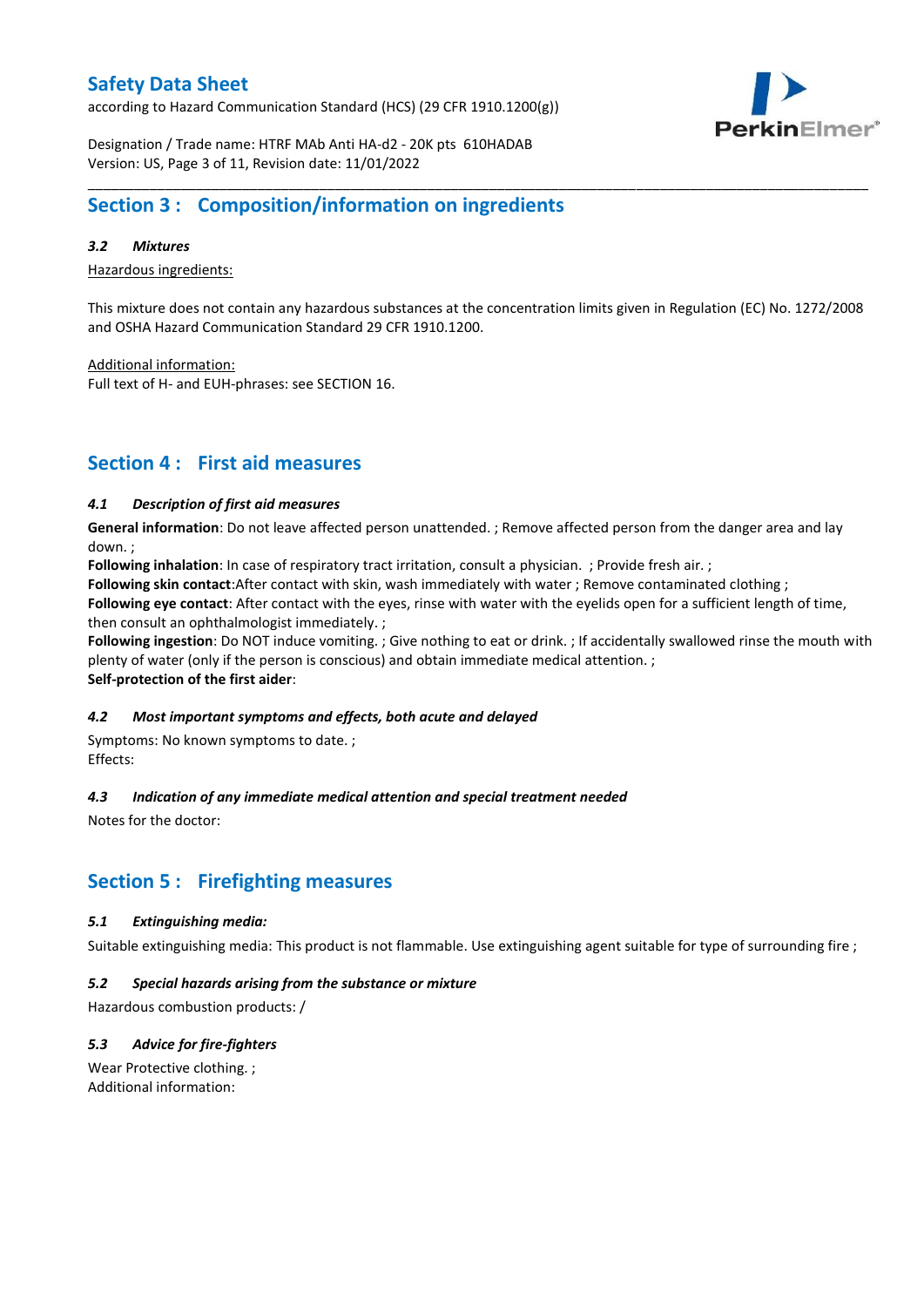according to Hazard Communication Standard (HCS) (29 CFR 1910.1200(g))



Designation / Trade name: HTRF MAb Anti HA-d2 - 20K pts 610HADAB Version: US, Page 4 of 11, Revision date: 11/01/2022

### **Section 6 : Accidental release measures**

### *6.1 Personal precautions, protective equipment and emergency procedures*

Emergency procedures: Provide adequate ventilation. ; Emergency procedures: Remove persons to safety. ; Personal precautions: Use personal protection equipment (see section 8). ;

\_\_\_\_\_\_\_\_\_\_\_\_\_\_\_\_\_\_\_\_\_\_\_\_\_\_\_\_\_\_\_\_\_\_\_\_\_\_\_\_\_\_\_\_\_\_\_\_\_\_\_\_\_\_\_\_\_\_\_\_\_\_\_\_\_\_\_\_\_\_\_\_\_\_\_\_\_\_\_\_\_\_\_\_\_\_\_\_\_\_\_\_\_\_\_\_\_\_\_\_\_

#### *6.2 Environmental precautions*

Do not allow to enter into surface water or drains. ; Ensure all waste water is collected and treated via a waste water treatment plant. ;

#### *6.3 Methods and material for containment and cleaning up*

For cleaning up: Suitable material for taking up: Absorbing material, organic ; Other information:

#### *6.4 Reference to other sections*

Additional information:

# **Section 7 : Handling and storage**

### *7.1 Precautions for safe handling*

#### Protective measures:

Advice on safe handling: Avoid contact with skin, eyes and clothes. ; Avoid: Eye contact ; Avoid: Generation/formation of aerosols ; Avoid: Skin contact ; Avoid: inhalation ; In the immediate working surroundings there must be: Emergency shower installed ; In the immediate working surroundings there must be: Provide eye shower and label its location conspicuously; Wash contaminated clothing immediately. ;

Fire preventions:

Do not eat, drink or smoke in areas where reagents are handled. ; Do not pipet by mouth ; Wear suitable one-way gloves at work ;

Advice on general occupational hygiene : Handle in accordance with good industrial hygiene and safety practice ; Observe technical data sheet. ; Remove contaminated, saturated clothing. ; Wash hands before breaks and after work. ;

### *7.2 Conditions for safe storage, including any incompatibilities*

Requirements for storage rooms and vessels: Keep container tightly closed. ; Keep-store only in original container or in properly labeled containers ; Hints on storage assembly: Materials to avoid:

Further information on storage conditions:

### *7.3 Specific end uses:*

Recommendations on specific end uses: Observe technical data sheet. ;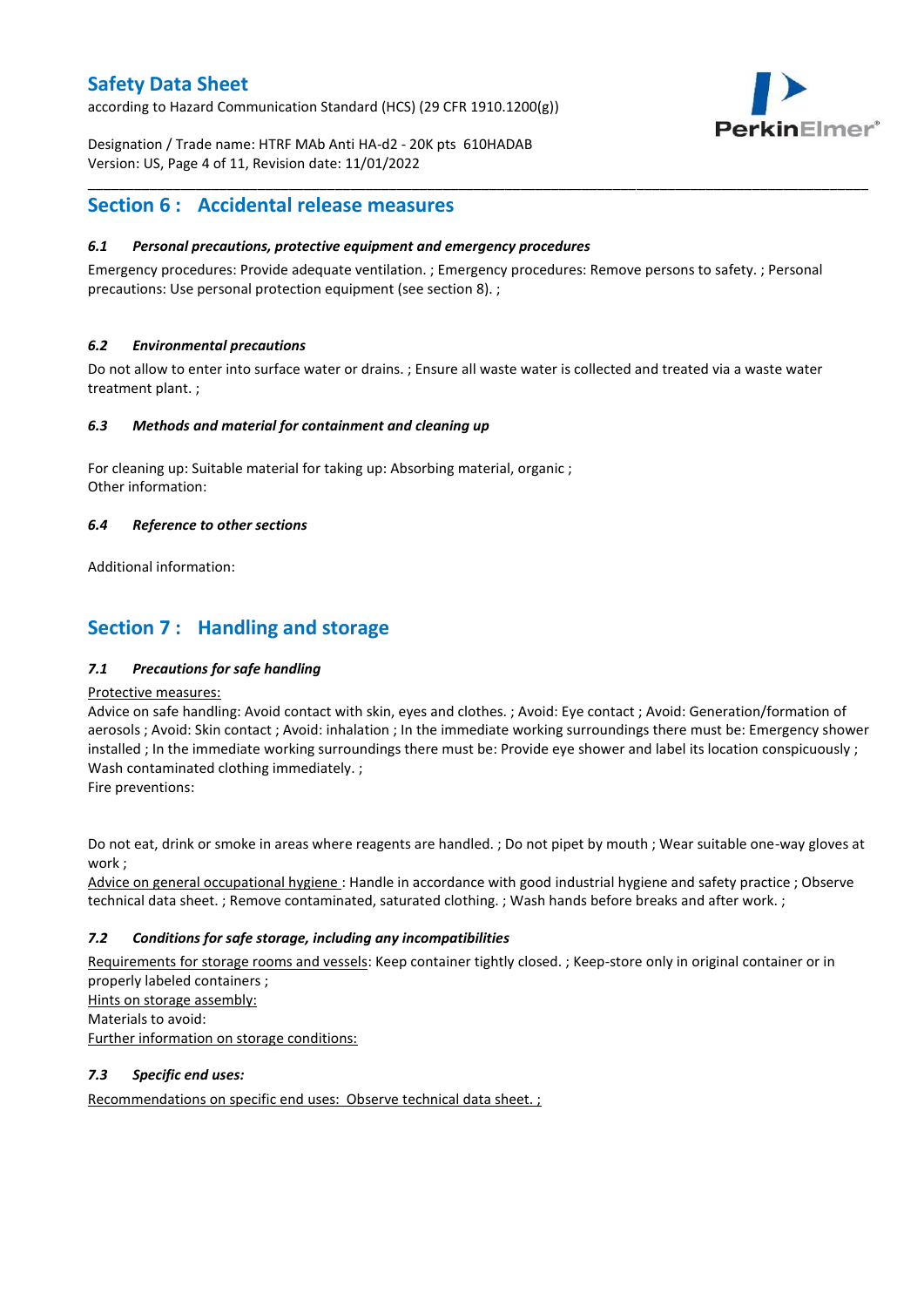according to Hazard Communication Standard (HCS) (29 CFR 1910.1200(g))



Designation / Trade name: HTRF MAb Anti HA-d2 - 20K pts 610HADAB Version: US, Page 5 of 11, Revision date: 11/01/2022

# **Section 8 : Exposure controls/personal protection**

#### *8.1 Control parameters*

Preliminary remark:

- 8.1.1 Occupational exposure limits:
	- OSHA (USA)

#### 8.1.2 DNEL/PNEC-values:

- DNEL worker
- DNEL consumer
- PNEC

#### *8.2 Exposure controls*

8.2.1 Appropriate engineering controls:

Technical measures and appropriate working operations should be given priority over the use of personal protective equipment. See section 7

\_\_\_\_\_\_\_\_\_\_\_\_\_\_\_\_\_\_\_\_\_\_\_\_\_\_\_\_\_\_\_\_\_\_\_\_\_\_\_\_\_\_\_\_\_\_\_\_\_\_\_\_\_\_\_\_\_\_\_\_\_\_\_\_\_\_\_\_\_\_\_\_\_\_\_\_\_\_\_\_\_\_\_\_\_\_\_\_\_\_\_\_\_\_\_\_\_\_\_\_\_

8.2.2 Personal protective equipment:

Eye / Face protection: Safety glasses with side-shields ;

Skin protection: Gloves ; Laboratory coats ;

Respiratory protection:Ensure adequate ventilation ;

Thermal hazards:

8.2.3 Environmental exposure controls:

Consumer exposure control

Measures related to consumer uses of the substance (as such or in mixtures): Measures related to the service life of the substance in articles:

# **Section 9 : Physical and chemical properties**

#### *9.1 Information on basic physical and chemical properties*

**A**ppearance

| <u>rippedrunce</u>    |        |
|-----------------------|--------|
| Physical state        | Liguid |
| Colour                | Blue ; |
| Odour                 |        |
| Odour threshold (ppm) |        |

|                    | Value | Concentration<br>(mol/L) | Method | Temperature (°C) Pressure (kPa) | Remark |
|--------------------|-------|--------------------------|--------|---------------------------------|--------|
| pН                 |       |                          |        |                                 |        |
| Melting point (°C) |       |                          |        |                                 |        |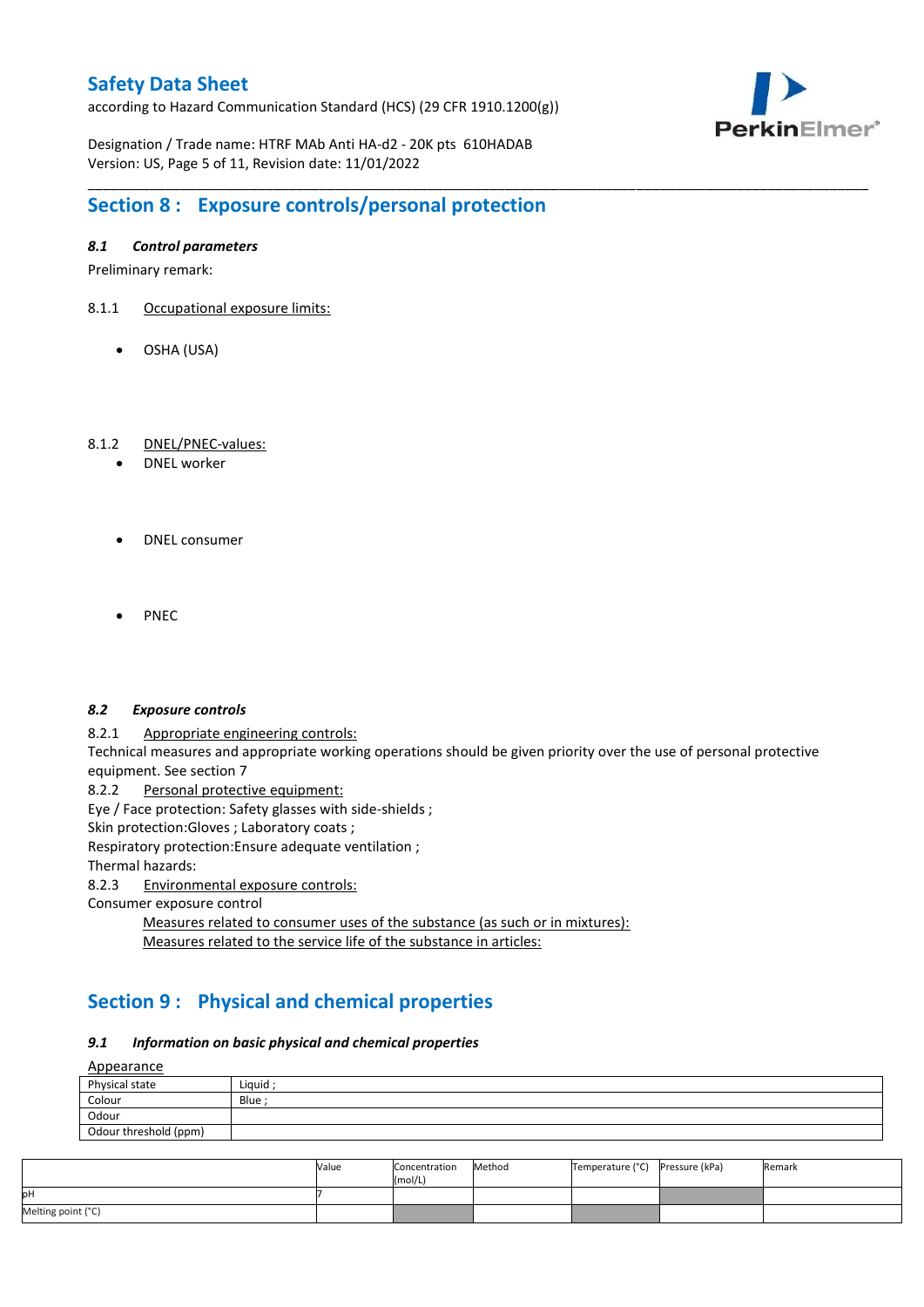according to Hazard Communication Standard (HCS) (29 CFR 1910.1200(g))



Designation / Trade name: HTRF MAb Anti HA-d2 - 20K pts 610HADAB Version: US, Page 6 of 11, Revision date: 11/01/2022

| Freezing point (°C)                                         |                              |                                           |  |  |  |
|-------------------------------------------------------------|------------------------------|-------------------------------------------|--|--|--|
| Initial boiling point/boiling range (°C)                    |                              |                                           |  |  |  |
| Flash point (°C)                                            |                              |                                           |  |  |  |
| Evaporation rate (kg/m <sup>2</sup> /h)                     |                              |                                           |  |  |  |
| Flammability (type:) (%)                                    |                              |                                           |  |  |  |
| Upper/lower<br>flammability or explosive<br>limits          | Upper explosive limit<br>(%) |                                           |  |  |  |
|                                                             |                              | Lower explosive limit (%)                 |  |  |  |
| Vapour pressure (kPa)                                       |                              |                                           |  |  |  |
| Vapour density (g/cm <sup>3</sup> )                         |                              |                                           |  |  |  |
|                                                             |                              | Density (g/cm <sup>3</sup> )              |  |  |  |
| Densities                                                   |                              | Relative density (g/cm <sup>3</sup> )     |  |  |  |
|                                                             |                              | Bulk density (g/cm <sup>3</sup> )         |  |  |  |
|                                                             |                              | Critical density (g/cm <sup>3</sup> )     |  |  |  |
| Solubility (Type: ) (g/L)                                   |                              |                                           |  |  |  |
| Partition coefficient (log Pow)<br>n-octanol/water at pH :  |                              |                                           |  |  |  |
| Auto-ignition temperature (°C)                              |                              |                                           |  |  |  |
| Decomposition temperature (°C)<br>Decomposition energy : kJ |                              |                                           |  |  |  |
| Viscosity                                                   |                              | Viscosity, dynamic (poiseuille)           |  |  |  |
|                                                             |                              | Viscosity, cinematic (cm <sup>3</sup> /s) |  |  |  |
|                                                             |                              | Explosive properties                      |  |  |  |
|                                                             |                              | Oxidising properties                      |  |  |  |

### *9.2 Other information:*

No other relevant data available

# **Section 10 : Stability and reactivity**

#### *10.1 Reactivity*

This material is considered to be non-reactive under normal use conditions. ;

#### *10.2 Chemical stability*

- *10.3 Possibility of hazardous reactions*
- *10.4 Conditions to avoid:*

#### *10.5 Incompatible materials:*

#### *10.6 Hazardous decomposition products:*

Does not decompose when used for intended uses. ; Thermal decomposition can lead to the escape of irritating gases and vapors. ;

### **Section 11 : Toxicological information**

Toxicokinetics, metabolism and distribution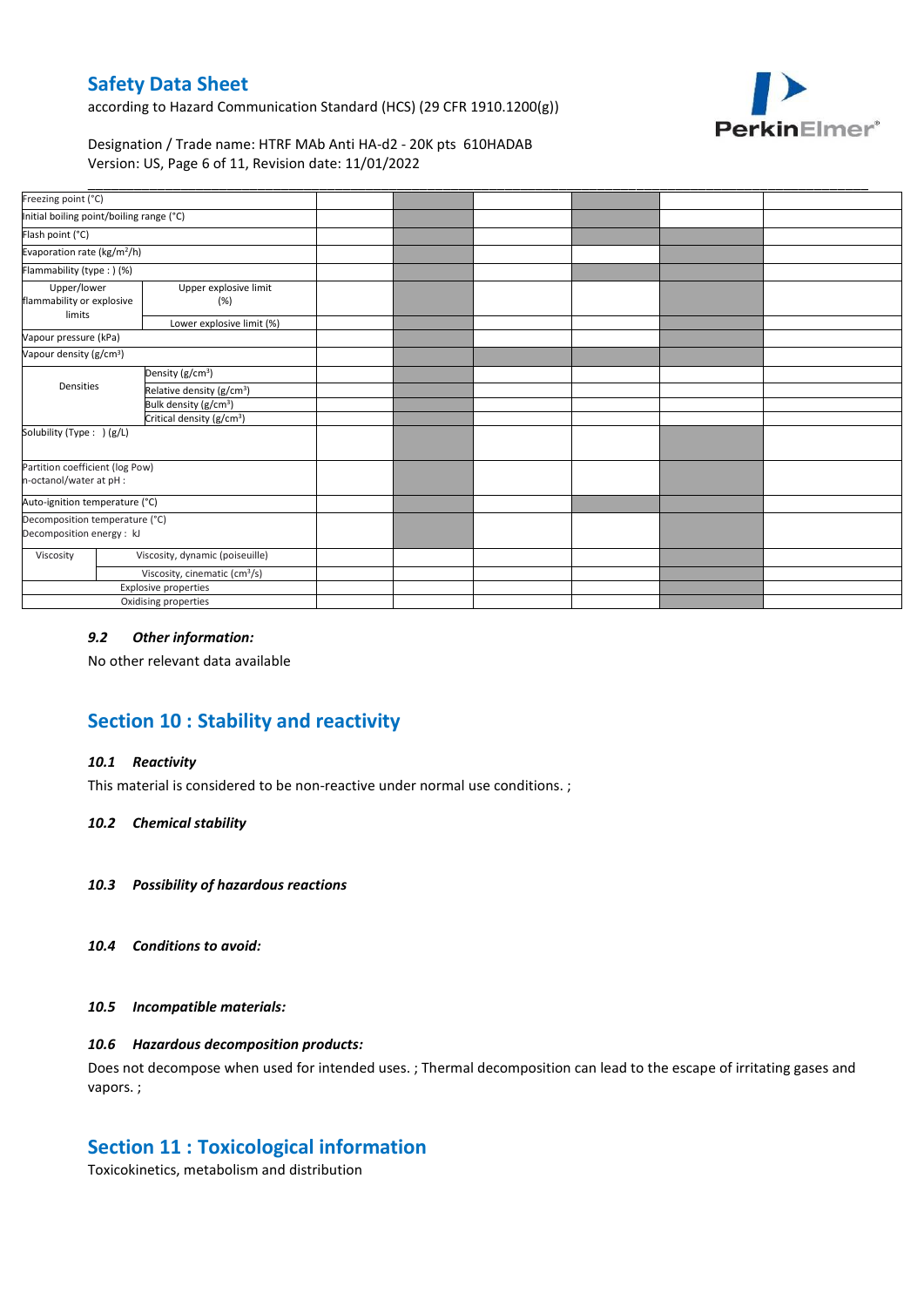according to Hazard Communication Standard (HCS) (29 CFR 1910.1200(g))

\_\_\_\_\_\_\_\_\_\_\_\_\_\_\_\_\_\_\_\_\_\_\_\_\_\_\_\_\_\_\_\_\_\_\_\_\_\_\_\_\_\_\_\_\_\_\_\_\_\_\_\_\_\_\_\_\_\_\_\_\_\_\_\_\_\_\_\_\_\_\_\_\_\_\_\_\_\_\_\_\_\_\_\_\_\_\_\_\_\_\_\_\_\_\_\_\_\_\_\_\_

Designation / Trade name: HTRF MAb Anti HA-d2 - 20K pts 610HADAB Version: US, Page 7 of 11, Revision date: 11/01/2022



#### *11.1 Information on toxicological effects*

Substances

**Acute toxicity**

Animal data: Acute oral toxicity:

Acute dermal toxicity:

Acute inhalative toxicity:

Practical experience / human evidence: Assessment / Classification: General Remark:

#### **•** Skin corrosion/irritation

Animal data:

In-vitro skin test method: In-vitro skin test result:

Assessment / Classification:

**Eye damage/irritation**

Animal data:

In vitro eye test method: In vitro eye test result: Assessment / Classification:

> C**MR effects (carcinogenity, mutagenicity and toxicity for reproduction)** o Germ cell mutagenicity:

Animal data:

Assessment / Classification:

o Carcinogenicity

Practical experience / human evidence: Animal data:

Other information: Assessment / Classification:

o Reproductive toxicity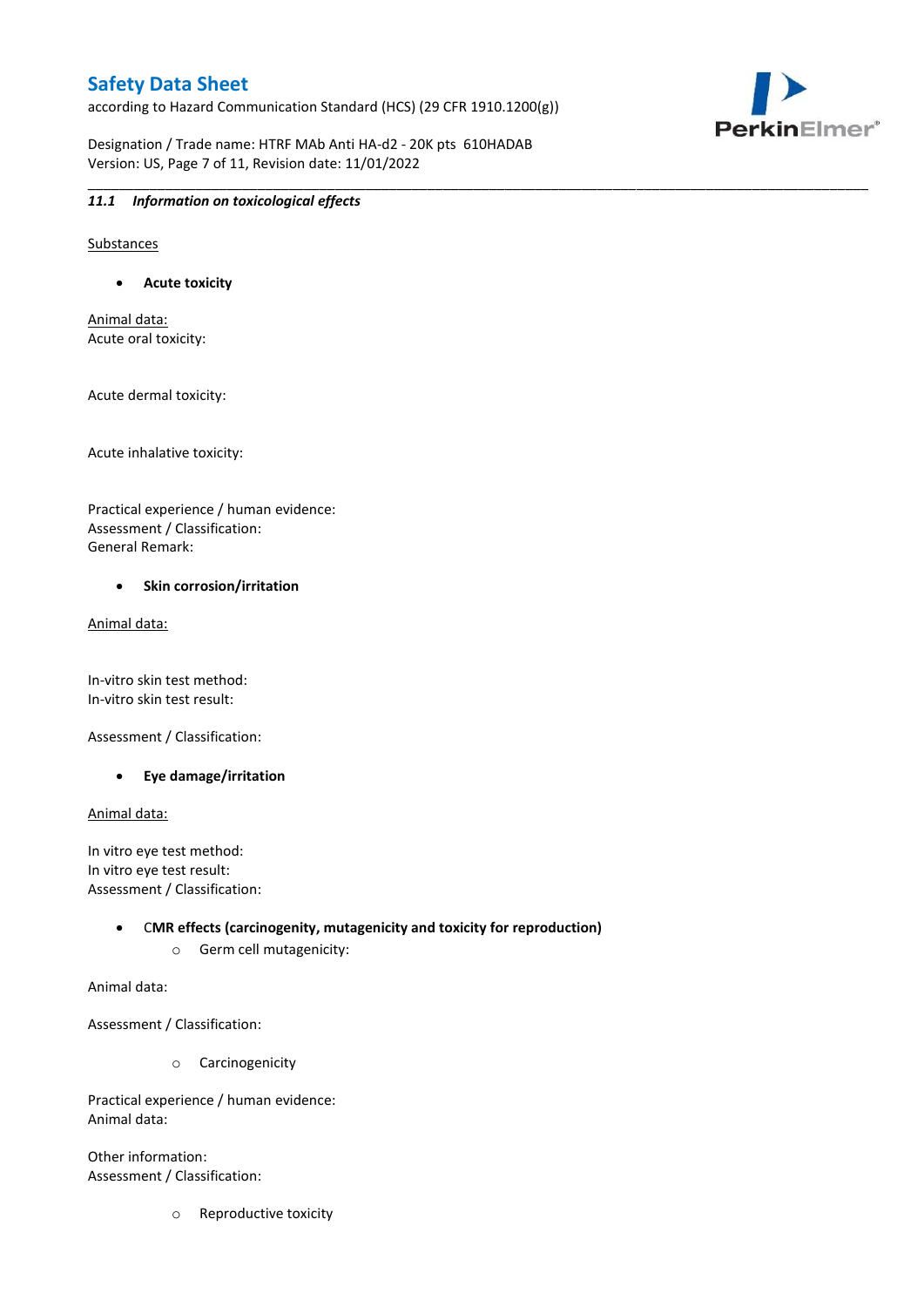according to Hazard Communication Standard (HCS) (29 CFR 1910.1200(g))



Designation / Trade name: HTRF MAb Anti HA-d2 - 20K pts 610HADAB Version: US, Page 8 of 11, Revision date: 11/01/2022

\_\_\_\_\_\_\_\_\_\_\_\_\_\_\_\_\_\_\_\_\_\_\_\_\_\_\_\_\_\_\_\_\_\_\_\_\_\_\_\_\_\_\_\_\_\_\_\_\_\_\_\_\_\_\_\_\_\_\_\_\_\_\_\_\_\_\_\_\_\_\_\_\_\_\_\_\_\_\_\_\_\_\_\_\_\_\_\_\_\_\_\_\_\_\_\_\_\_\_\_\_ Practical experience / human evidence: Animal data:

Other information: Assessment / Classification:

Overall assessment on CMR properties:

- **Specific target organ toxicity (single exposure)**
	- o STOT SE 1 and 2

Animal data:

Other information:

o STOT SE 3

Practical experience / human evidence:

Other information: Assessment / Classification:

#### **Specific target organ toxicity (repeated exposure)**

Practical experience / human evidence: Animal data:

Assessment / Classification: Other information

**Aspiration hazard**

Practical experience / human evidence: Experimental data: viscosity data: see SECTION 9. Assessment / Classification: Remark:

11.1.1 Mixtures No toxicological information is available for the mixture itself

# **Section 12 : Ecological information**

In case that test data regarding one endpoint/differentiation exist for the mixture itself, the classification is carried out according to the substance criteria (excluding biodegradation and bioaccumulation). If no test data exist, the criteria for mixture classification has to be used (calculation method); in this case the toxicological data of the ingredients are shown.

#### *12.1 Aquatic toxicity:*

Acute (short-term) fish toxicity

Chronic (long-term) fish toxicity

Acute (short-term) toxicity to crustacea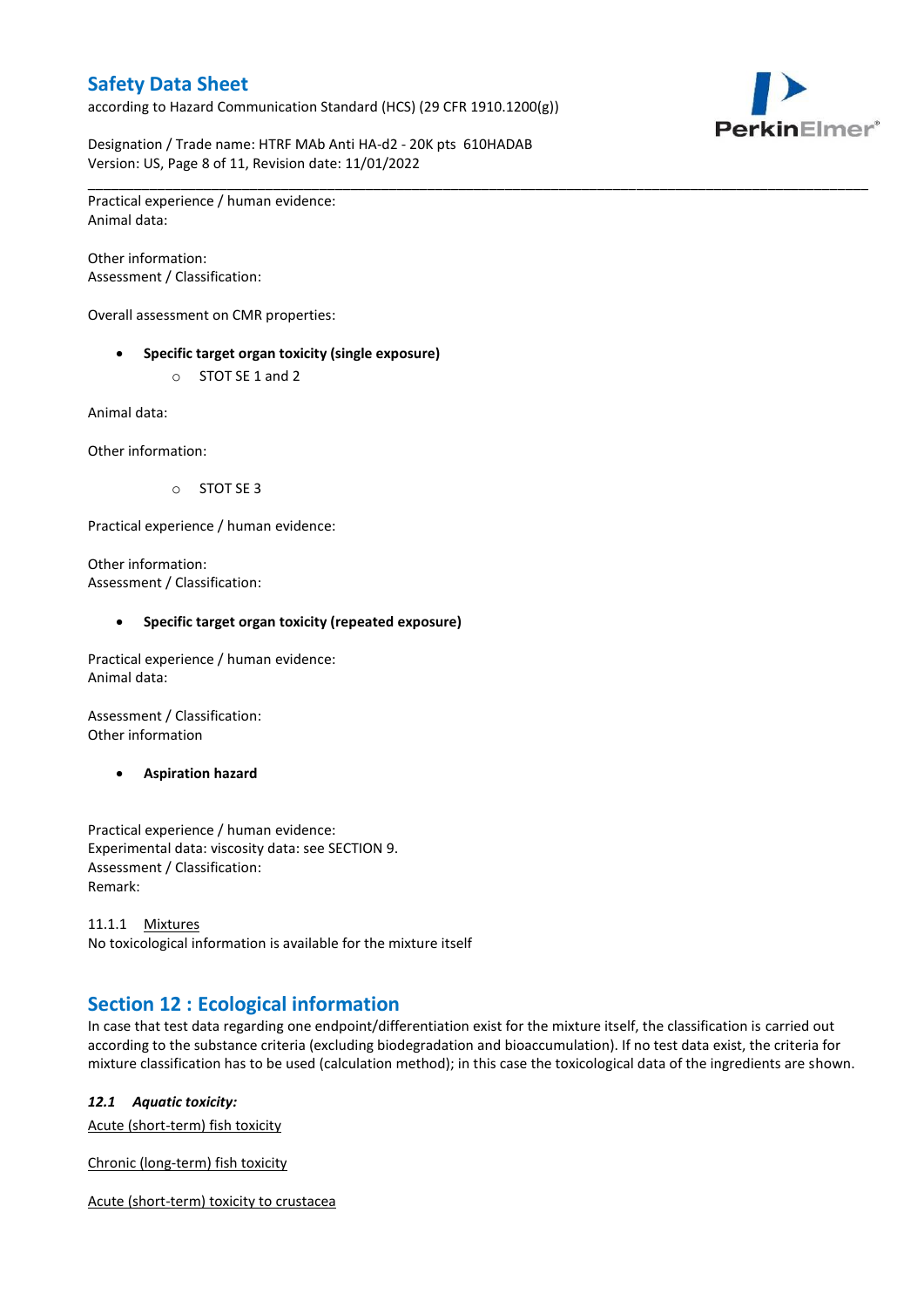according to Hazard Communication Standard (HCS) (29 CFR 1910.1200(g))

\_\_\_\_\_\_\_\_\_\_\_\_\_\_\_\_\_\_\_\_\_\_\_\_\_\_\_\_\_\_\_\_\_\_\_\_\_\_\_\_\_\_\_\_\_\_\_\_\_\_\_\_\_\_\_\_\_\_\_\_\_\_\_\_\_\_\_\_\_\_\_\_\_\_\_\_\_\_\_\_\_\_\_\_\_\_\_\_\_\_\_\_\_\_\_\_\_\_\_\_\_



Designation / Trade name: HTRF MAb Anti HA-d2 - 20K pts 610HADAB Version: US, Page 9 of 11, Revision date: 11/01/2022

### Chronic (long-term) toxicity to crustacea

Acute (short-term) toxicity to algae and cyanobacteria

Toxicity to microorganisms and other aquatic plants / organisms

Assessment / Classification:

### *12.2 Persistence and degradability* Biodegradation:

Abiotic Degradation:

Assessment / Classification:

#### *12.3 Bioaccumulative potential*

Bioconcentration factor (BCF):

#### *12.4 Mobility in soil*

- *12.5 Results of PBT and vPvB assessment*
- *12.6 Other adverse effects:*

Additional ecotoxicological information:

# **Section 13 : Disposal considerations**

#### *13.1 Waste treatment methods*

Waste treatment options: Dispose of waste according to applicable legislation. ;

Other disposal recommendations: Additional information:

# **Section 14 : Transport information**

#### ADR/RID/AND/IMDG/IATA

| UN No.                     |  |
|----------------------------|--|
| UN Proper shipping name    |  |
| Transport hazard class(es) |  |
| Hazard label(s)            |  |
|                            |  |
| Packing group              |  |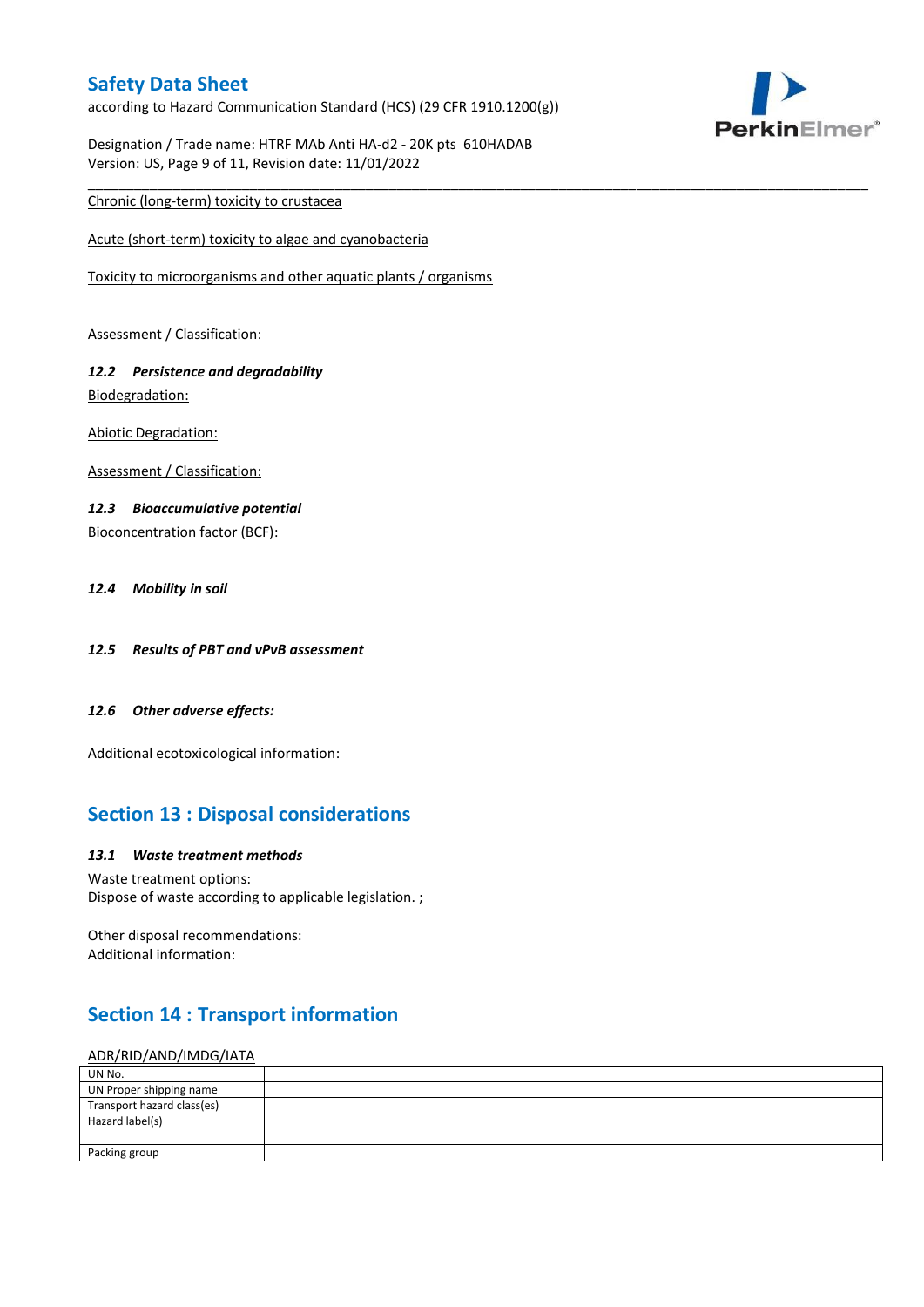according to Hazard Communication Standard (HCS) (29 CFR 1910.1200(g))



Designation / Trade name: HTRF MAb Anti HA-d2 - 20K pts 610HADAB Version: US, Page 10 of 11, Revision date: 11/01/2022

### *Transport in bulk according to Annex II of MARPOL 73/78 and the IBC Code* Land transport (ADR/RID) Classification code ADR: Special Provisions for ADR/RID:<br>
Limited quantities for ADR/RID: Excepted Quantities for ADR/RI Excepted Quantities for ADR/RID: Packing Instructions for ADR/RID: Special packing provisions for ADR/RID: Mixed packing provisions: Portable tanks and bulk containers Instructions: Portable tanks and bulk containers Special Provisions: ADR Tank Code: ADR Tank special provisions: Vehicle for tank carriage:  $S$  Special provisions for carriage Packages: Special provisions for carriage Bulk: Special provisions for carriage for loading, unloading and handling: Special Provisions for carriage Operation: Hazard identification No: Transport category (Tunnel restriction code): Sea transport (IMDG) Marine Pollutant: Subsidiary risk(s) for IMDG: Packing provisions for IMDG: Limited quantities for IMDG: Packing instructions for IMDG: IBC Instructions: IBC Provisions: IMO tank instructions: UN tank instructions: Tanks and bulk Provisions: EmS : Stowage and segregation for IMDG: Properties and observations: Inland waterway transport (ADN) Classification Code ADN: Special Provisions ADN: Limited quantities ADN: Excepted quantities ADN: Carriage permitted: Carriage permitted: Provisions concerning loading and unloading: Provisions concerning carriage: Number of blue cones/lights: Remark: Air transport (ICAO-TI / IATA-DGR) Subsidiary risk for IATA: Excepted quantity for IATA: Passenger and Cargo Aircraft Limited Quantities Packing Instructions: Passenger and Cargo Aircraft Limited Quantities Maximal Net Quantity : Passenger and Cargo Aircraft Packaging Instructions : Passenger and Cargo Aircraft Maximal Net Quantity : Cargo Aircraft only Packaging Instructions : Cargo Aircraft only Maximal Net Quantity : ERG code: Special Provisions for IATA:

\_\_\_\_\_\_\_\_\_\_\_\_\_\_\_\_\_\_\_\_\_\_\_\_\_\_\_\_\_\_\_\_\_\_\_\_\_\_\_\_\_\_\_\_\_\_\_\_\_\_\_\_\_\_\_\_\_\_\_\_\_\_\_\_\_\_\_\_\_\_\_\_\_\_\_\_\_\_\_\_\_\_\_\_\_\_\_\_\_\_\_\_\_\_\_\_\_\_\_\_\_

# *15.1 Safety, health and environmental regulations/legislation specific for the substance or mixture*

### *15.2 Chemical Safety Assessment:*

**Section 15 : Regulatory information**

For the following substances of this mixture a chemical safety assessment has been carried out :